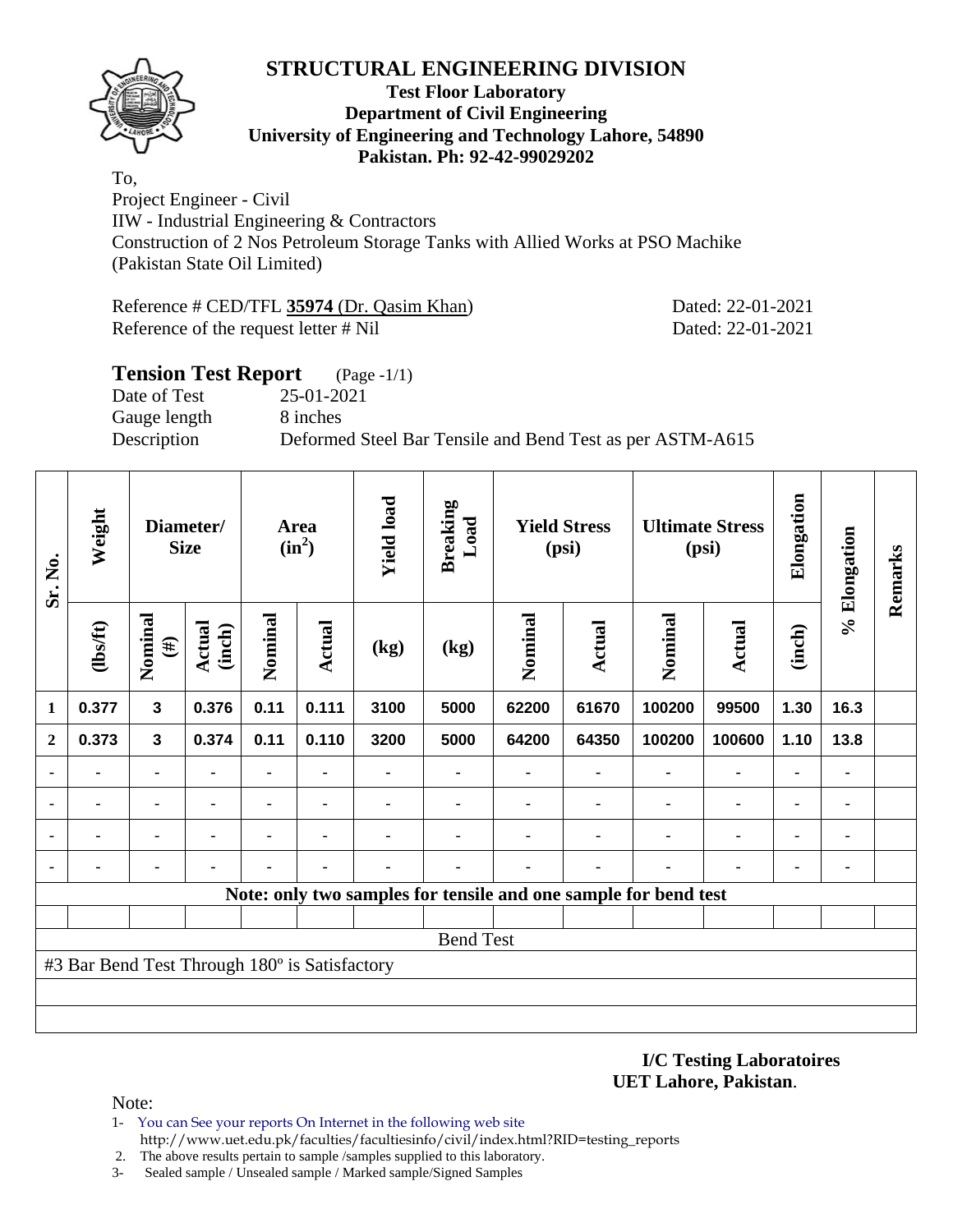

**Test Floor Laboratory Department of Civil Engineering University of Engineering and Technology Lahore, 54890 Pakistan. Ph: 92-42-99029202** 

To, GM Ittefaq Construction Associates Ittefaq Pre-Cast Services

Reference # CED/TFL 35976 (Dr. Qasim Khan) Dated: 22-01-2021 Reference of the request letter # Nil Dated: 22-01-2021

#### **Tension Test Report** (Page -1/1) Date of Test 25-01-2021 Gauge length 8 inches Description Deformed Steel Bar Tensile Test as per ASTM-A615

| Sr. No.                                | Weight           | Diameter/<br><b>Size</b> |                         | Area<br>$(in^2)$ |                | <b>Yield load</b> | <b>Breaking</b><br>Load | <b>Yield Stress</b><br>(psi) |                | <b>Ultimate Stress</b><br>(psi) |               | Elongation     | % Elongation   | Remarks |
|----------------------------------------|------------------|--------------------------|-------------------------|------------------|----------------|-------------------|-------------------------|------------------------------|----------------|---------------------------------|---------------|----------------|----------------|---------|
|                                        | $\frac{2}{10}$   | Nominal<br>$(\#)$        | <b>Actual</b><br>(inch) | Nominal          | Actual         | (kg)              | (kg)                    | Nominal                      | <b>Actual</b>  | Nominal                         | <b>Actual</b> | (inch)         |                |         |
| $\mathbf{1}$                           | 0.368            | $\overline{\mathbf{3}}$  | 0.371                   | 0.11             | 0.108          | 3300              | 4100                    | 66200                        | 67250          | 82200                           | 83600         | 1.10           | 13.8           |         |
| $\blacksquare$                         |                  | $\blacksquare$           |                         | ۰                | $\blacksquare$ | ۰                 | $\blacksquare$          |                              | ٠              | $\blacksquare$                  | ۰             | $\blacksquare$ |                |         |
| $\blacksquare$                         |                  | $\blacksquare$           | $\blacksquare$          | $\blacksquare$   | $\blacksquare$ | ۰                 | ۰                       |                              | $\blacksquare$ | $\blacksquare$                  | ۰             | ۰              | $\blacksquare$ |         |
| ٠                                      |                  | $\blacksquare$           |                         | $\blacksquare$   | $\blacksquare$ |                   |                         |                              | ٠              | $\blacksquare$                  | ۰             | ٠              |                |         |
| ٠                                      | ۰                |                          |                         | $\blacksquare$   | $\blacksquare$ | ٠                 |                         |                              |                |                                 | ٠             | ٠              |                |         |
| $\blacksquare$                         |                  |                          |                         |                  |                | -                 |                         |                              |                |                                 | ٠             | ٠              | ٠              |         |
| Note: only one sample for tensile test |                  |                          |                         |                  |                |                   |                         |                              |                |                                 |               |                |                |         |
|                                        |                  |                          |                         |                  |                |                   |                         |                              |                |                                 |               |                |                |         |
|                                        | <b>Bend Test</b> |                          |                         |                  |                |                   |                         |                              |                |                                 |               |                |                |         |
|                                        |                  |                          |                         |                  |                |                   |                         |                              |                |                                 |               |                |                |         |
|                                        |                  |                          |                         |                  |                |                   |                         |                              |                |                                 |               |                |                |         |
|                                        |                  |                          |                         |                  |                |                   |                         |                              |                |                                 |               |                |                |         |

**I/C Testing Laboratoires UET Lahore, Pakistan**.

Note:

1- You can See your reports On Internet in the following web site http://www.uet.edu.pk/faculties/facultiesinfo/civil/index.html?RID=testing\_reports

2. The above results pertain to sample /samples supplied to this laboratory.

3- Sealed sample / Unsealed sample / Marked sample/Signed Samples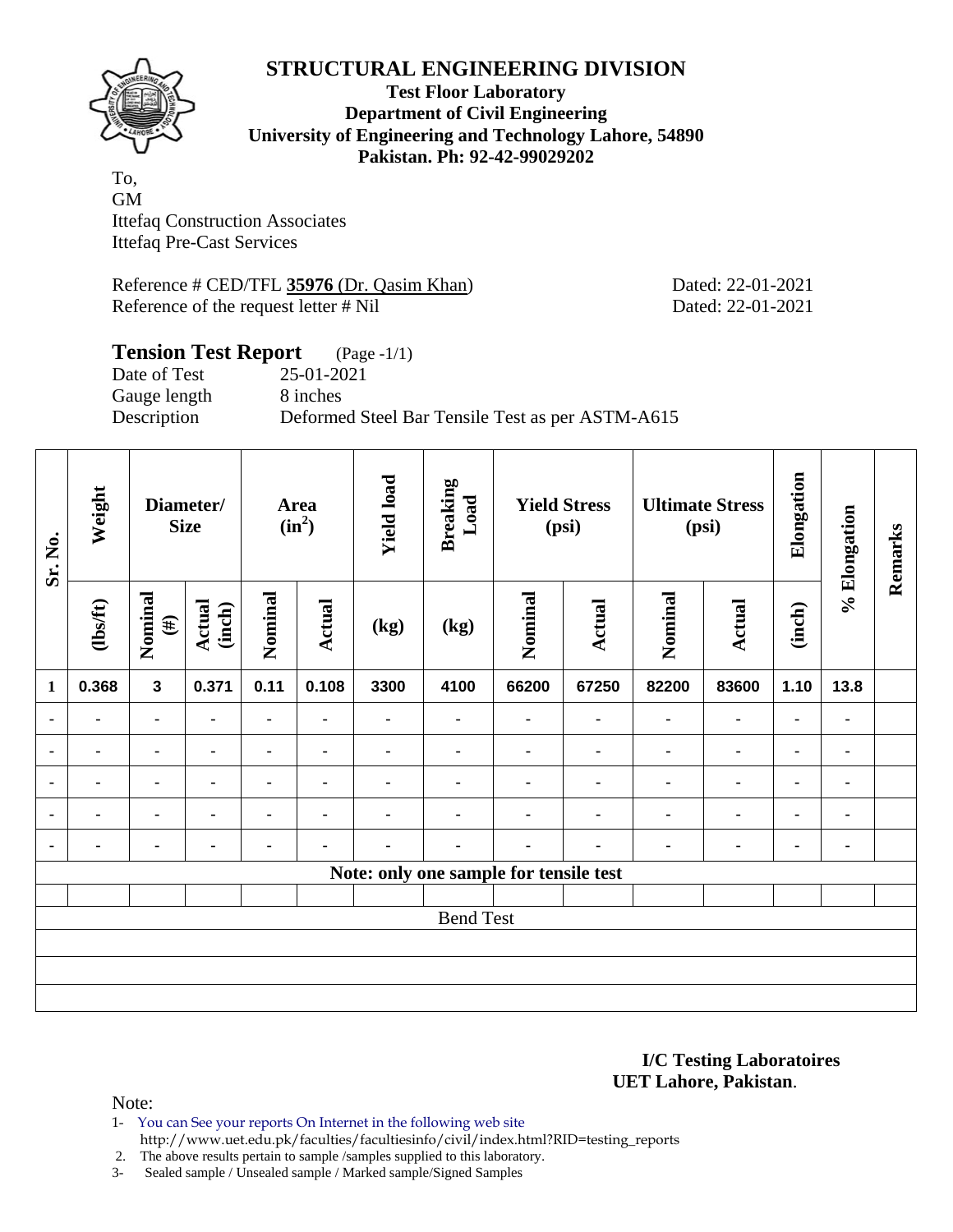

**Test Floor Laboratory Department of Civil Engineering University of Engineering and Technology Lahore, 54890 Pakistan. Ph: 92-42-99029202** 

To, M/S CM Engineering (Pvt) Ltd Lahore (CMPAK Project Site ID: 52846, 52776, 52737)

Reference # CED/TFL **35978** (Dr. Qasim Khan) Dated: 22-01-2021 Reference of the request letter # CME/Steel/CMPAK/345 Dated: 07-01-2021

#### **Tension Test Report** (Page -1/1)

Date of Test 25-01-2021 Gauge length 8 inches

Description Deformed Steel Bar Tensile and Bend Test as per ASTM-A615

| Sr. No.          | Weight                                                          | Diameter/<br><b>Size</b><br>(mm) |               | Area<br>$(in^2)$ |                | <b>Yield load</b> | <b>Breaking</b><br>Load | <b>Yield Stress</b><br>(psi) |        | <b>Ultimate Stress</b><br>(psi) |                | Elongation     | % Elongation | Remarks |
|------------------|-----------------------------------------------------------------|----------------------------------|---------------|------------------|----------------|-------------------|-------------------------|------------------------------|--------|---------------------------------|----------------|----------------|--------------|---------|
|                  | (lbs/ft)                                                        | Nominal                          | <b>Actual</b> | Nominal          | Actual         | (kg)              | (kg)                    | Nominal                      | Actual | Nominal                         | Actual         | (inch)         |              |         |
| $\mathbf{1}$     | 0.368                                                           | 10                               | 9.43          | 0.12             | 0.108          | 3100              | 4600                    | 56952                        | 63090  | 84510                           | 93700          | 1.20           | 15.0         |         |
| $\boldsymbol{2}$ | 0.367                                                           | 10                               | 9.42          | 0.12             | 0.108          | 3200              | 4700                    | 58789                        | 65350  | 86347                           | 96000          | 1.00           | 12.5         |         |
| ٠                |                                                                 |                                  |               |                  |                |                   |                         |                              |        |                                 | ۰              | ۰              |              |         |
| $\blacksquare$   | $\blacksquare$                                                  |                                  |               |                  | $\blacksquare$ |                   |                         |                              |        | $\blacksquare$                  | $\blacksquare$ | $\blacksquare$ |              |         |
| $\blacksquare$   | -                                                               |                                  |               | ۰                | $\blacksquare$ |                   |                         |                              | ٠      | ٠                               | ۰              | ۰              | ٠            |         |
|                  |                                                                 |                                  |               |                  | $\blacksquare$ | $\blacksquare$    |                         |                              | ٠      |                                 | ٠              | $\blacksquare$ |              |         |
|                  | Note: only two samples for tensile and one sample for bend test |                                  |               |                  |                |                   |                         |                              |        |                                 |                |                |              |         |
|                  |                                                                 |                                  |               |                  |                |                   |                         |                              |        |                                 |                |                |              |         |
|                  | <b>Bend Test</b>                                                |                                  |               |                  |                |                   |                         |                              |        |                                 |                |                |              |         |
|                  | 10mm Dia Bar Bend Test Through 180° is Satisfactory             |                                  |               |                  |                |                   |                         |                              |        |                                 |                |                |              |         |
|                  |                                                                 |                                  |               |                  |                |                   |                         |                              |        |                                 |                |                |              |         |
|                  |                                                                 |                                  |               |                  |                |                   |                         |                              |        |                                 |                |                |              |         |

#### **I/C Testing Laboratoires UET Lahore, Pakistan**.

Note:

- 1- You can See your reports On Internet in the following web site http://www.uet.edu.pk/faculties/facultiesinfo/civil/index.html?RID=testing\_reports
- 2. The above results pertain to sample /samples supplied to this laboratory.
- 3- Sealed sample / Unsealed sample / Marked sample/Signed Samples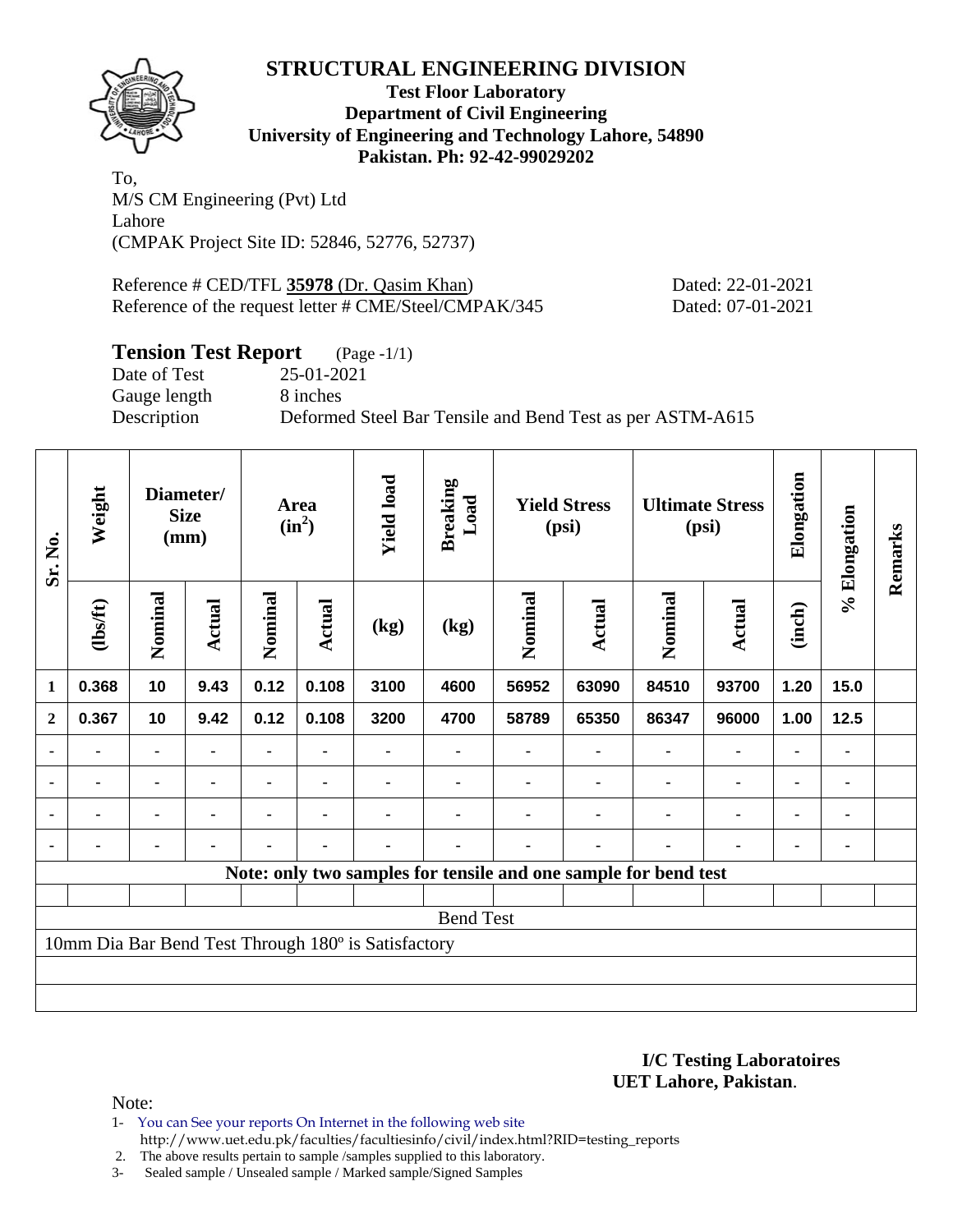

**Test Floor Laboratory Department of Civil Engineering University of Engineering and Technology Lahore, 54890 Pakistan. Ph: 92-42-99029202** 

To, M/S Imperium Hospitality (Pvt) Limited Gulberg II, Lahore

Reference # CED/TFL **35980** (Dr. M Rizwan Riaz) Dated: 22-01-2021 Reference of the request letter # IHPL/Steel/047 Dated: 20-01-2021

| <b>Tension Test Report</b><br>$(Page - 1/1)$ |                                                  |  |  |  |  |  |  |  |
|----------------------------------------------|--------------------------------------------------|--|--|--|--|--|--|--|
| Date of Test                                 | 25-01-2021                                       |  |  |  |  |  |  |  |
| Gauge length                                 | 8 inches                                         |  |  |  |  |  |  |  |
| Description                                  | Deformed Steel Bar Tensile Test as per ASTM-A615 |  |  |  |  |  |  |  |

| Sr. No.      | Weight                                    | Diameter/<br><b>Size</b> |                         | Area<br>$(in^2)$ |                | <b>Yield load</b> | <b>Breaking</b><br>Load | <b>Yield Stress</b><br>(psi) |                | <b>Ultimate Stress</b><br>(psi) |                | Elongation     | % Elongation | Remarks          |
|--------------|-------------------------------------------|--------------------------|-------------------------|------------------|----------------|-------------------|-------------------------|------------------------------|----------------|---------------------------------|----------------|----------------|--------------|------------------|
|              | $\frac{2}{10}$                            | Nominal<br>$(\#)$        | <b>Actual</b><br>(inch) | Nominal          | <b>Actual</b>  | (kg)              | (kg)                    | Nominal                      | Actual         | Nominal                         | <b>Actual</b>  | (inch)         |              |                  |
| 1            | 4.044                                     | 10                       | 1.230                   | 1.27             | 1.189          | 41000             | 54000                   | 71200                        | 76030          | 93800                           | 100200         | 1.30           | 16.3         |                  |
| $\mathbf{2}$ | 4.002                                     | 10                       | 1.224                   | 1.27             | 1.176          | 41000             | 54200                   | 71200                        | 76820          | 94100                           | 101600         | 1.50           | 18.8         | <b>PCS</b> Steel |
| 3            | 3.990                                     | 10                       | 1.222                   | 1.27             | 1.173          | 40800             | 53800                   | 70900                        | 76670          | 93400                           | 101100         | 1.40           | 17.5         |                  |
| ٠            | ۰                                         | $\blacksquare$           | ۰                       | $\blacksquare$   | $\blacksquare$ |                   | $\blacksquare$          | $\blacksquare$               | $\blacksquare$ | $\blacksquare$                  | $\blacksquare$ | $\blacksquare$ | ٠            |                  |
| ٠            | ۰                                         | ۰                        | $\blacksquare$          | ۰                | $\blacksquare$ |                   | ۰                       |                              |                | ٠                               | $\blacksquare$ | $\blacksquare$ | ۰            |                  |
| ٠            | ۰                                         | ۰                        | ٠                       | ۰                | $\blacksquare$ | ۰                 | -                       | ۰                            |                | ٠                               | ٠              | $\blacksquare$ | ۰            |                  |
|              | Note: only three samples for tensile test |                          |                         |                  |                |                   |                         |                              |                |                                 |                |                |              |                  |
|              |                                           |                          |                         |                  |                |                   |                         |                              |                |                                 |                |                |              |                  |
|              | <b>Bend Test</b>                          |                          |                         |                  |                |                   |                         |                              |                |                                 |                |                |              |                  |
|              |                                           |                          |                         |                  |                |                   |                         |                              |                |                                 |                |                |              |                  |
|              |                                           |                          |                         |                  |                |                   |                         |                              |                |                                 |                |                |              |                  |
|              |                                           |                          |                         |                  |                |                   |                         |                              |                |                                 |                |                |              |                  |

#### **I/C Testing Laboratoires UET Lahore, Pakistan**.

Note:

1- You can See your reports On Internet in the following web site http://www.uet.edu.pk/faculties/facultiesinfo/civil/index.html?RID=testing\_reports

2. The above results pertain to sample /samples supplied to this laboratory.

3- Sealed sample / Unsealed sample / Marked sample/Signed Samples